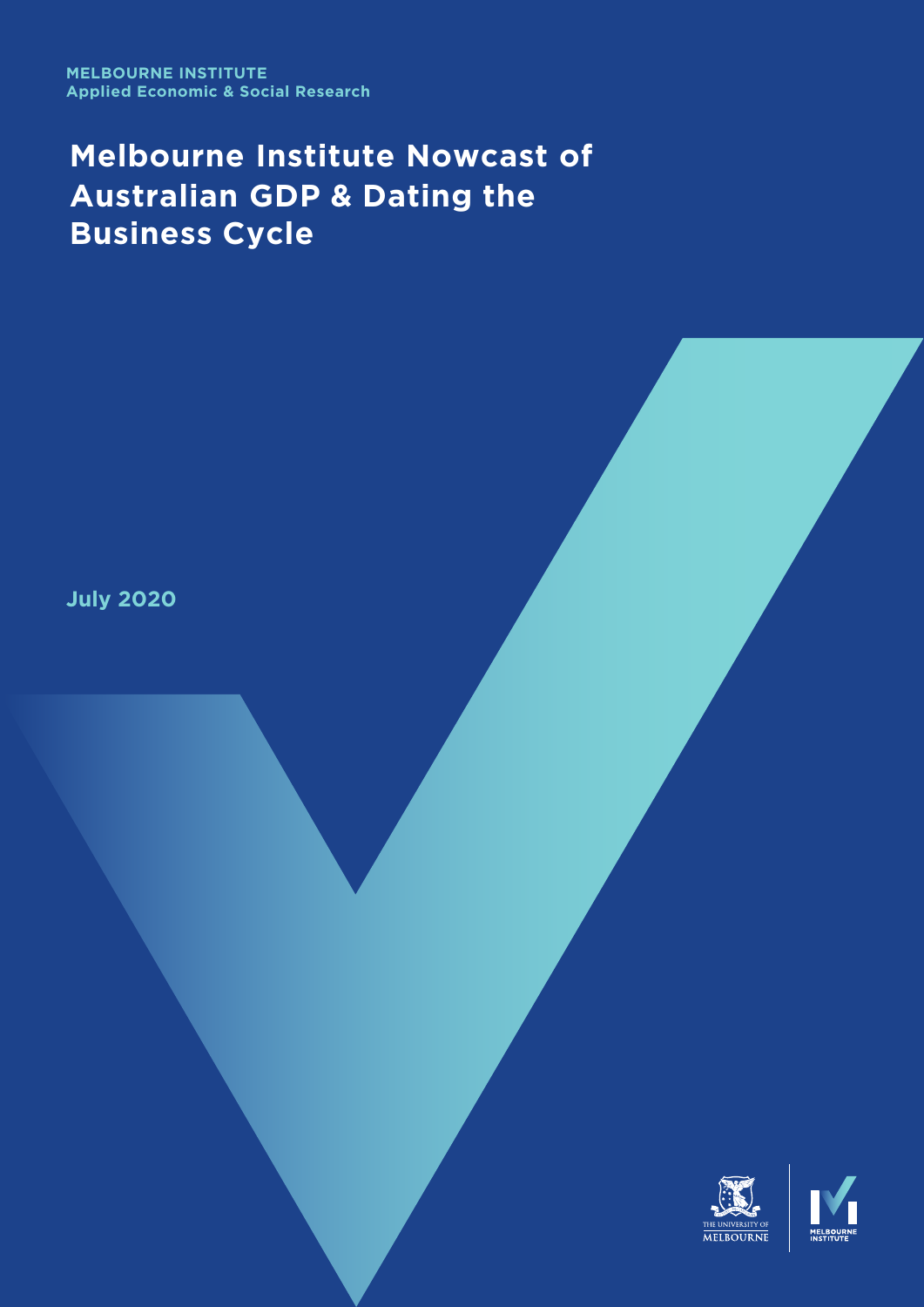

# **Melbourne Institute Nowcast of Australian GDP**

# **& Dating the Business Cycle Released July 31, 2020**

## *GDP contracted by 0.3 per cent in the March quarter of 2020*

On June 3, the ABS reported that GDP contracted by 0.3 per cent in the March quarter of 2020, giving an annual growth rate of 1.4 per cent.<sup>1</sup> According to the ABS, public expenditure and net exports contributed positively to growth, with negative contributions from private consumption and investment. The next release of the National Accounts, covering the June quarter, will be on September 2, 2020.



**Figure 1: GDP Growth** (chain volume, per cent) **Figure 2: Contributions to GDP Growth** (ppt)



Source: ABS, up to Mar quarter 2020. Source: ABS, up to Mar quarter 2020.

## *Second nowcast for June Quarter GDP (released in July 2020)*

GDP growth is projected to be -3.0 per cent in the June quarter, giving a year-ended growth rate of -2.3 per cent. The second nowcast continues to reflect the downturn associated with COVID-19 on Q2 GDP growth. Our third and final nowcast for Q2 will be in August.

Labour market conditions and retail sales were the primary contributors to the negative June-quarter nowcast. Despite an improvement in June, hours worked remains well below its value at the same time last year, with the unemployment rate also continuing to rise. Commodity prices and housing approvals also contributed negatively to the Q2 nowcast. Conversely, business lending and consumer sentiment have improved in recent months, although further evidence is required to support a sustained improvement.

## *Considerable Volatility in the Australian Economy*

Economic activity is estimated to have fallen substantially in April, following a decline in March. While some recent partial data for June have been positive, such as the pick-up in hours worked, our estimates point to activity strengthening earlier in May, which was when restrictions began to be eased. Subsequently it appears activity fell in June, but this will be clearer once more partial data become available. Policies were tightened in Victoria from around the 20<sup>th</sup> of June, and the lockdown reintroduced late in the month. In all, the recent period has been one of considerable volatility in activity in the Australian economy. Looking through this, it is clear that we are currently in a recession.

 $<sup>1</sup>$  Our third nowcast (of negative 0.2 per cent) for the March quarter was released in May 2020.</sup>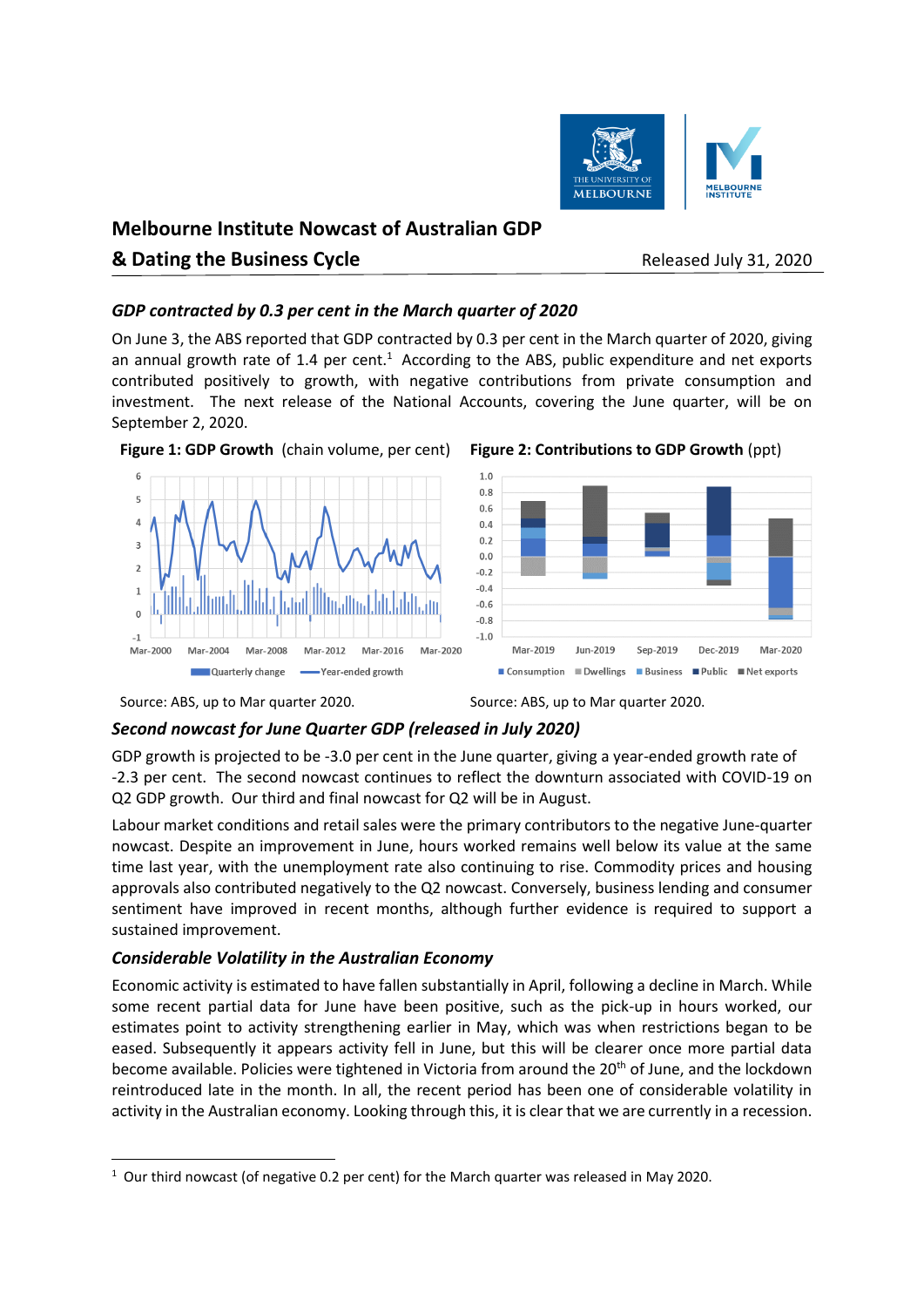#### *Hours worked improved, although the unemployment rate continues to deteriorate*<sup>2</sup>

The unemployment rate continued to rise, from 7.1 per cent in May to 7.5 per cent in June. The monthly growth rate in the number of unemployed reached 33 per cent, closing in on the GFC record set in March 2009. Worsening unemployment has become a drag on the growth of domestic final demand (DFD) (Figure 3) and remains a negative contributor to the Q2 quarter nowcast.

Hours worked, however, improved in June, with the monthly growth of hours worked turning from negative to positive (from -9 and -1 per cent in April and May to +4 per cent in June). This is likely to reflect the gradual relaxation of social distancing policies on the labour force (before the reintroduction of the lockdown in Victoria). Despite the improvement, however, hours worked in June was 5.6 percent below its value in June 2019.



## *Negative contribution from commodity prices*

The index of commodity prices fell by 11 per cent in June, yet another dive from the 7 per cent decrease in May, reflecting the sharp falls in all the commodity price categories in June, including rural and non-rural commodities, especially bulk commodities. The contribution of commodity prices to the Q2 nowcast was negative in July.

The trade balance in May appears to have stabilised slightly above its April level albeit only by a moderate amount. Overall, trade contributed negatively to the second nowcast of the June quarter.



<sup>&</sup>lt;sup>2</sup> Our nowcast model uses monthly information regarding labour market conditions, housing and business lending, retail sales, housing approvals, consumer expectations, trade conditions and commodity prices to gauge current economic conditions. **We note that the nowcast is currently in the experimental stage.**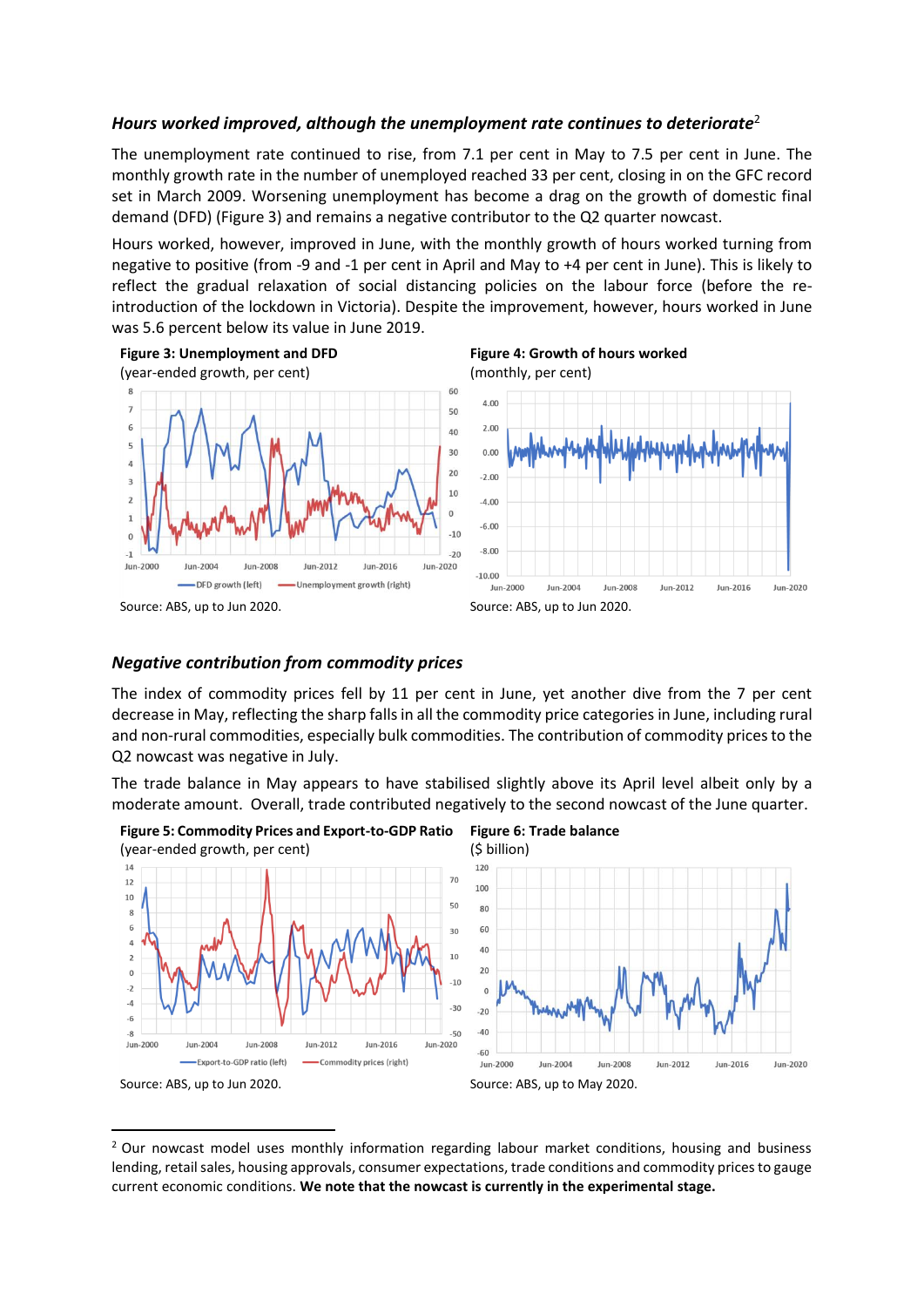#### *Consumer sentiment improved in May*

Although consumer sentiment fell heavily in April, it partially rebounded in May (rising by more than 12 percentage points). The improvement in May is likely associated with the support stemming from fiscal stimulus packages such as JobKeeper and JobSeeker. This improvement contributed positively to the June nowcast, and is partially responsible for our nowcast being at the optimistic end of the forecast spectrum.

Food-related retail sales fell heavily in April, with annual growth of -22 per cent. Despite an improvement in May, food-related retail sales over the past few months has contributed negatively to the nowcast. In contrast, a similar drop was not observed for non-food retail sales in April. Nonfood retail sales contributed positively (albeit, only by a moderate amount) to the June nowcast.



Source: ABS and Melbourne Institute, up to Jul 2020. Source: ABS, up to May 2020.



#### *Dwelling approvals wane*

Despite an uptick in dwelling approvals for April, percentage growth in approval numbers again fell in May. The fall suggests considerable uncertainty about housing market conditions in the short term. In line with May's fall in dwelling approval growth, housing market activity contributed negatively to the current nowcast.

From March onwards, the annual growth rate of business lending has nearly doubled relative to the average rate of growth observed in the first two months of 2020. This is likely to be associated with a combination of fiscal stimulus and borrowing to cover expenses during the current downturn. Although it is not clear that business lending will continue to improve, the current increase in business lending contributed positively to the Q2 nowcast.









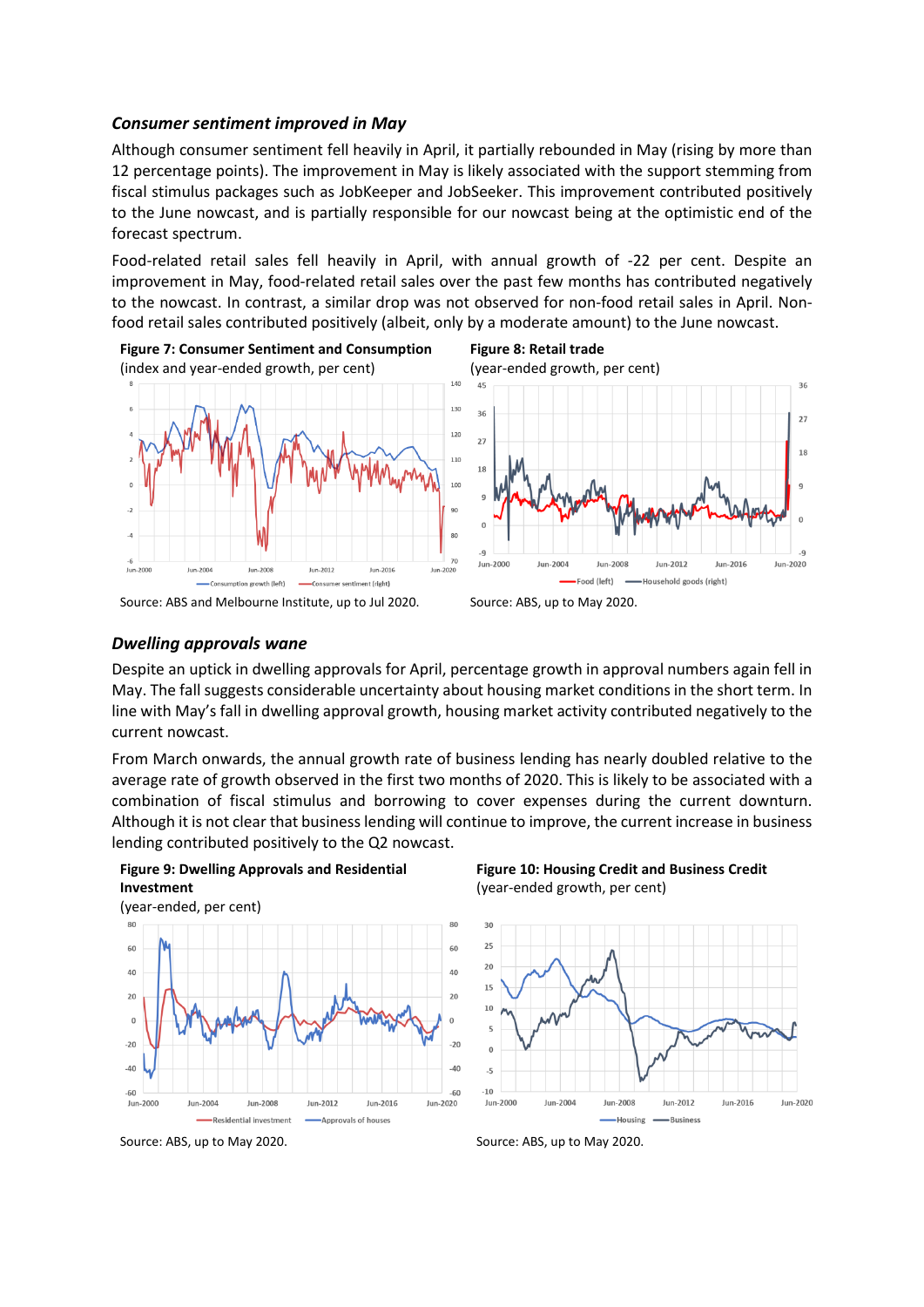#### *Dating the Australian Business Cycle*

The Melbourne Institute uses a Monthly Activity Index, together with the nowcast and a rule to identify turning points, to date whether the Australian economy may be in a recession. $3$ 

The Monthly Activity Index is constructed so that at the quarterly frequency, it coincides with the real quarterly GDP to ensure that both data set exhibits similar turning points. Essentially our approach interpolates the quarterly values in history, guided by monthly partial indicators of the state of the economy.<sup>4</sup>

Table 1 identifies the turning points (as in peaks and troughs) and the periods of contractions and expansions in business cycle analysis using monthly data. Australia is now in a recession, with the peak in economic activity having occurred in February 2020.

Relative to last month the nowcast of a larger fall in the June quarter has resulted in the variance of the Monthly Activity Index increasing. A more volatile series means that negative growth rates, and hence the dating of recessions, are more likely. For example, the period in the early 2000s associated the collapse of the Dot-Com bubble and the introduction of the GST is now a recessionary period.

A recession is not yet evident in the official ABS data (presented in Tables 2 and 3) as these are at quarterly frequency, and we will not obtain the June GDP figures until early September.

|          |          | Contraction    | Expansion      | Cycle        |                  |
|----------|----------|----------------|----------------|--------------|------------------|
| Peak     | Trough   | peak to trough | trough to peak | peak to peak | trough to trough |
|          |          | (months)       | (months)       | (months)     | (months)         |
| Apr-1977 | Dec-1977 | 8              |                |              |                  |
| Feb-1982 | Jan-1983 | 11             | 50             | 58           | 61               |
| Jun-1990 | May-1991 | 11             | 89             | 100          | 100              |
| May-2000 | Dec-2000 | 7              | 108            | 119          | 115              |
| Feb-2020 |          | Ongoing        | 230            | 237          |                  |
| Average  |          | 9              | 102            | 129          | 128              |

**Table 1: Monthly Business Cycle Dates**

Note: The average durations are rounded to full months. Includes the ongoing phase. Sample is 1974:09- 2020:07.

<sup>&</sup>lt;sup>3</sup> The rule is known as Bry-Boschan Quarterly (BBQ). See A. R. Pagan and D. Harding (2002) "Dissecting the cycle: a methodological investigation', *Journal of Monetary Economics,* 49(2), p. 365-381. Also see [http://www.ncer.edu.au/data/data.jsp.](http://www.ncer.edu.au/data/data.jsp) The commonly quoted "two-quarters of negative growth" rule to define a recession is an approximate way of identifying turning points in the level of economic activity.

<sup>&</sup>lt;sup>4</sup> The data used are: the Westpac-Melbourne Institute Consumer Sentiment Index (time to buy a major household item and family finances versus a year ago); retail trade; the trimmed-mean CPI; the Melbourne Institute Inflation Gauge; monthly imports; the real and nominal trade-weighted exchange rate and aggregate hours worked. We construct the Monthly Activity Index from 1974:09 onwards due to availability of the monthly data. The MI Monthly Activity Index is currently still in development (particularly its open economy aspects).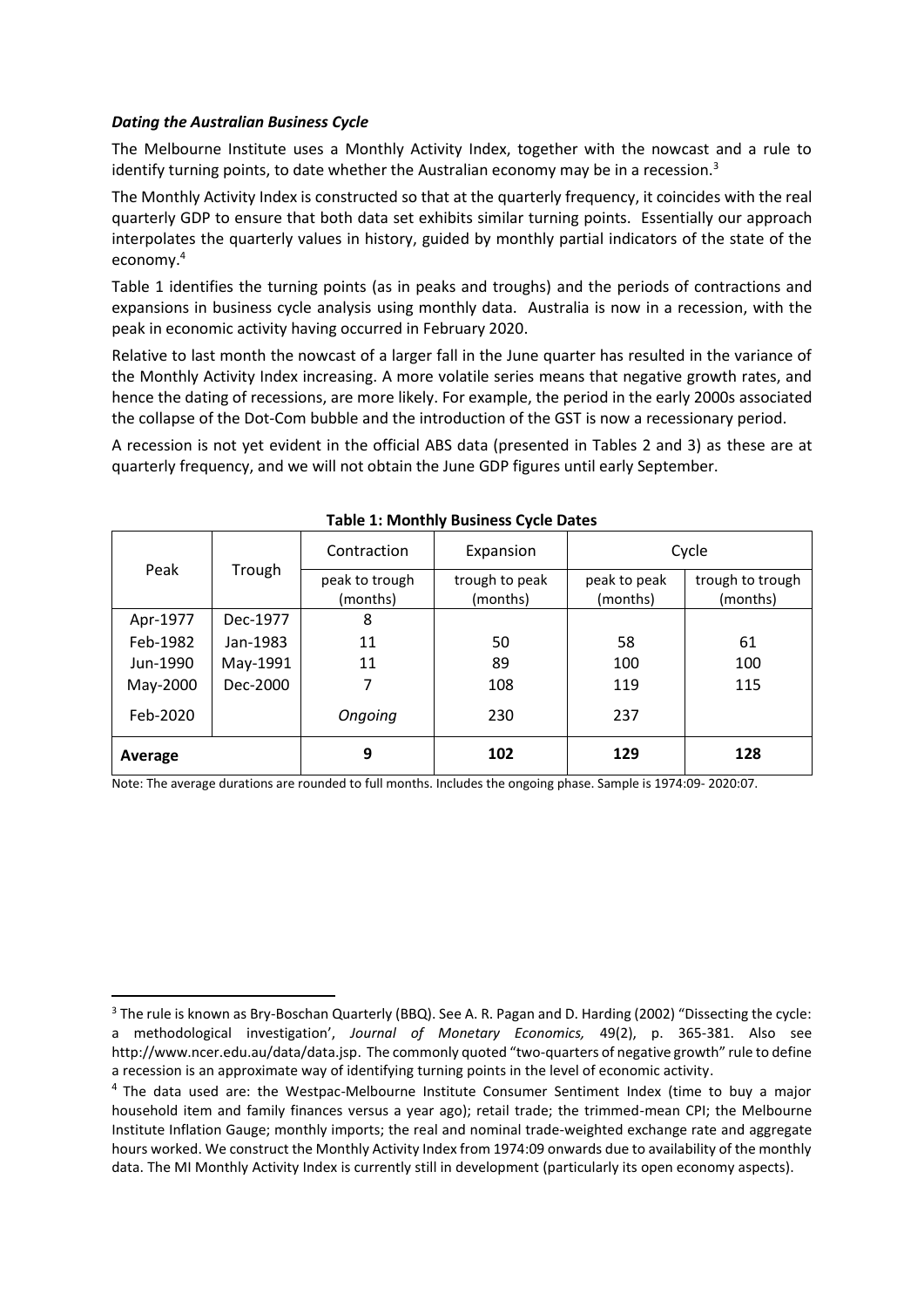| Peak                       |               | <b>Contraction</b>              | <b>Expansion</b>                | Cycle                         |                                   |
|----------------------------|---------------|---------------------------------|---------------------------------|-------------------------------|-----------------------------------|
|                            | <b>Trough</b> | Peak to<br>trough<br>(quarters) | Trough to<br>peak<br>(quarters) | Peak to<br>peak<br>(quarters) | Trough to<br>trough<br>(quarters) |
| Mar-1961                   | Sep-1961      | 2                               |                                 |                               |                                   |
| Jun-1965                   | Mar-1966      | 3                               | 15                              | 17                            | 18                                |
| Sep-1971                   | Mar-1972      | $\overline{2}$                  | 22                              | 25                            | 24                                |
| Jun-1975                   | Dec-1975      | $\overline{2}$                  | 13                              | 15                            | 15                                |
| Jun-1977                   | Dec-1977      | $\overline{2}$                  | 6                               | 8                             | 8                                 |
| Sep-1981                   | Jun-1983      | $\overline{z}$                  | 15                              | 17                            | 22                                |
| Jun-1990                   | Jun-1991      | $\boldsymbol{4}$                | 28                              | 35                            | 32                                |
|                            |               |                                 | ongoing                         |                               |                                   |
| <b>Average durations</b>   |               | 3                               | 28                              | 34                            | 20                                |
| <b>Standard deviations</b> |               | 2                               | 36                              | 39                            | 8                                 |

**Table 2: Real GDP Business Cycle Dates**

Note: The average durations and standard deviations are rounded to full quarter. Includes the ongoing phase. Sample is 1959:Q3 – 2020:Q1.

|                            |               | <b>Contraction</b> | <b>Expansion</b> | Cycle      |            |
|----------------------------|---------------|--------------------|------------------|------------|------------|
| Peak                       | <b>Trough</b> | Peak to            | Trough to        | Peak to    | Trough to  |
|                            |               | trough             | peak             | peak       | trough     |
|                            |               | (quarters)         | (quarters)       | (quarters) | (quarters) |
|                            | Jun-1974      |                    |                  |            |            |
| Jun-1975                   | Dec-1975      | $\overline{2}$     | 4                |            | 6          |
| Jun-1977                   | Dec-1977      | $\overline{2}$     | 6                | 8          | 8          |
| Sep-1981                   | Jun-1983      | 7                  | 15               | 17         | 22         |
| Sep-1985                   | Sep-1986      | $\boldsymbol{4}$   | 9                | 16         | 13         |
| Sep-1989                   | Dec-1991      | 9                  | 12               | 16         | 21         |
| Jun-2000                   | Dec-2000      | $\overline{2}$     | 34               | 43         | 36         |
| Dec-2005                   | Jun-2006      | $\overline{2}$     | 20               | 22         | 22         |
| Mar-2008                   | Dec-2008      | 3                  | 7                | 9          | 10         |
| Jun-2018                   | Dec-2018      | $\overline{2}$     | 38               | 41         | 40         |
|                            |               |                    | ongoing          |            |            |
| <b>Average durations</b>   |               | 4                  | 15               | 20         | 20         |
| <b>Standard deviations</b> |               | 2                  | 12               | 13         | 12         |

## **Table 3: Cycles in Real GDP per Capita**

Note: The average durations and standard deviations are rounded to full quarter. Includes the ongoing phase. Sample is 1973:Q3 – 2020:Q1.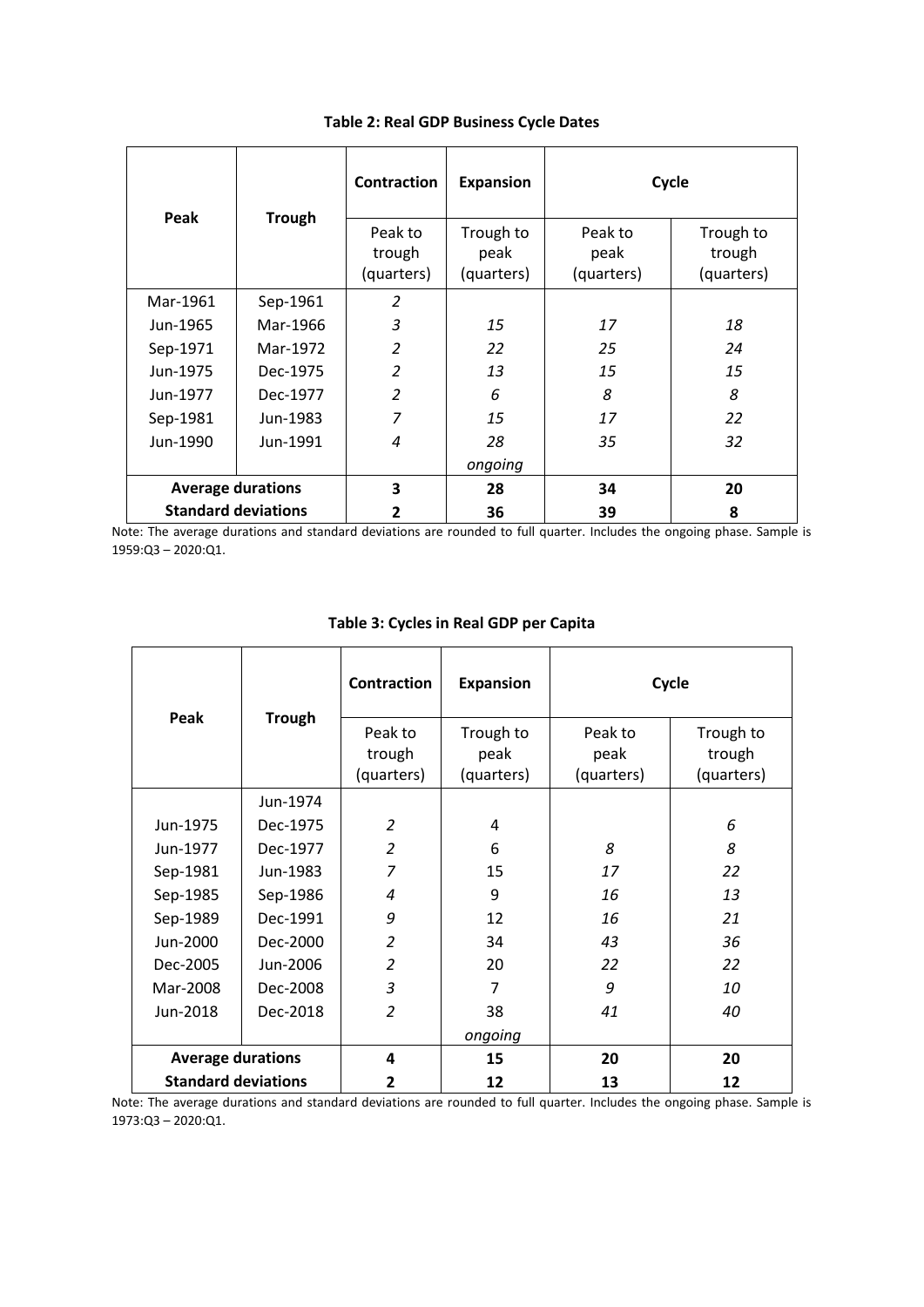## **Melbourne Institute Nowcast of Australian GDP & Dating the Business Cycle**

The Melbourne Institute Nowcast of Australian GDP and the Monthly Index used to date the business cycle use monthly information regarding labour market conditions, housing and business lending, retail sales, housing approvals, consumer expectations, trade conditions and commodity prices in order to gauge current economic conditions.

**We note that the nowcast and the dating methodology are currently in the experimental stage.**

Disclaimer: The University of Melbourne and the Melbourne Institute give no representation, make no warranty, nor take any responsibility as to the accuracy or completeness of any information contained herein and will not be liable in contract tort, for negligence or for any loss or damage arising from reliance on any such information. The Melbourne Institute Nowcast of Australian GDP presents the professional analysis and views of the Melbourne Institute.

For information on the data contained in the report contact the Melbourne Institute, The University of Melbourne, on (03) 8344 2196.

© The University of Melbourne, Melbourne Institute: Applied Economic and Social Research.

This report is copyright. Apart from any fair dealing for the purposes of study, research, criticism or review, as permitted under the Copyright Act, no part may be reproduced without written permission.

> For more information about the Melbourne Institute, see: <http://melbourneinstitute.unimelb.edu.au/>

For more information about Macro@MI and other reports see: <http://melbourneinstitute.unimelb.edu.au/research-programs/macroeconomics>